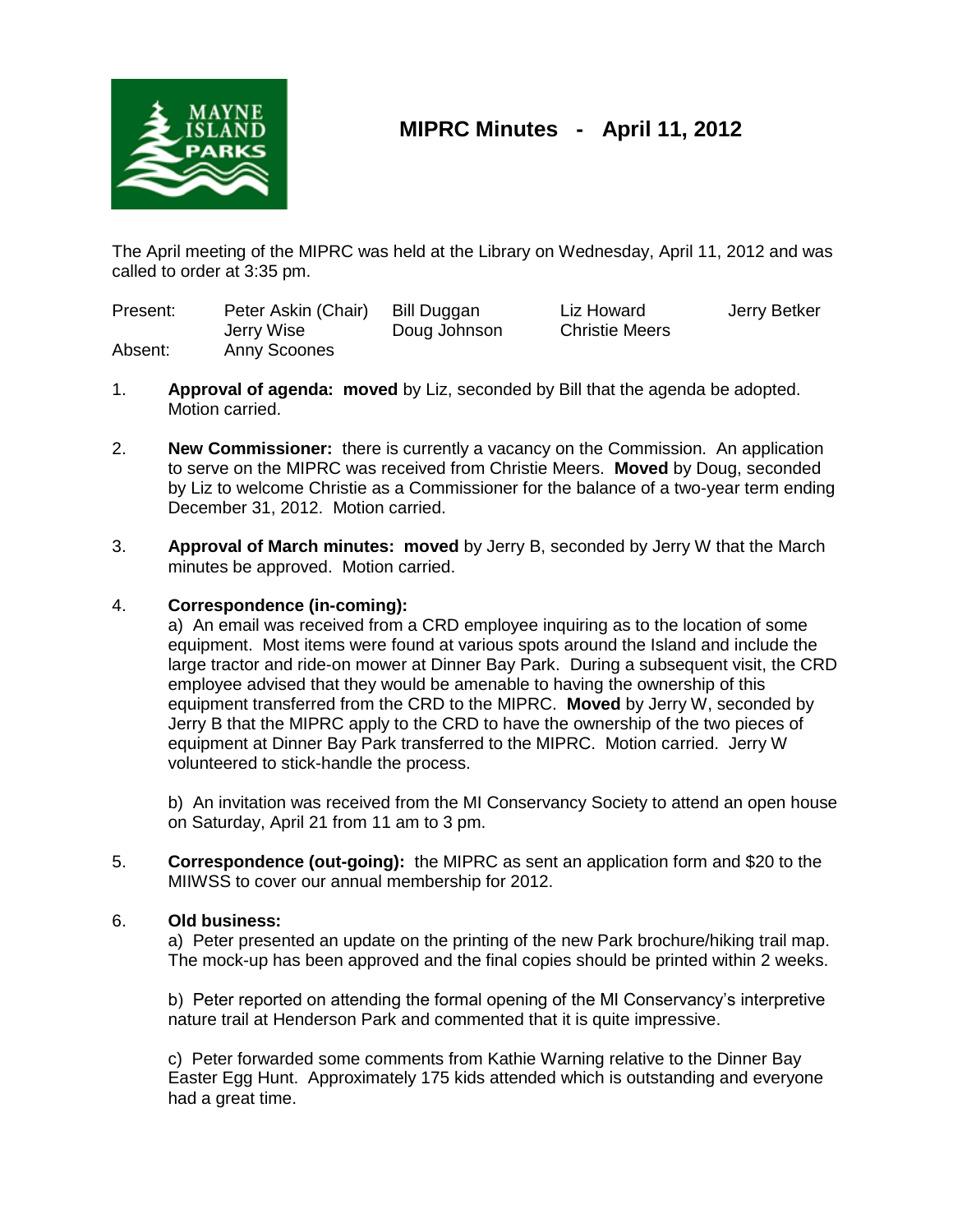### Page 2

d) Jerry W reported that the washroom custodian agreement as discussed during our last meeting has now been completed and signed. It is for a 2-year term but can be cancelled by either party on 90 days written notice.

e) Peter reported that in connection with our proposed capital plan calling for some additional fencing at Henderson Park, he has received a materials quote from a Victoria company, subject to site inspection etc. that is below our estimate.

f) Liz asked for more information concerning the Scotch Broom removal at the beach access at the end of Edith Point Road. The work party is scheduled for April 22 starting at 10 am.

- 7. **New business:** the Commission received a quote relative to the proposed construction of 120 feet of elevated walkway along a portion of the Kadonaga Beach access trail. The quote was larger than our budget would allow. A lively discussion followed. Peter will re-visit the situation with the contractor who provided the quote to see if a Plan B can be developed.
- 8. **Treasurer's report:** Jerry W presented the financial report up to April 11, 2012 as attached. **Moved** by Jerry W, seconded by Liz that the report be accepted as presented. Motion carried.

# 9. **Park reports:**

a) Dinner Bay Park report from Jerry B -

- the small hot water tank in the Pavillion kitchen will be moved to the custodian's room and a new, 40 gallon tank will be installed in the kitchen by the Lions Club.
- Per Nielsen has volunteered to provide and install metal flashing on the exterior beams at the Pavillion to prevent rotting.
- the Lions will provide and install new wood chips at the playground and also purchase a new volley-ball net.
- the large tractor is up and running.
- several on-Island non-profit groups who have reserved the Pavillion and kitchen for the coming year have requested they be exempt from the standard rent and damage deposit requirements. They will however, purchase the required liability insurance.
	- I. **moved** by Jerry W, seconded by Doug that the MI Boaters Association be exempted from our usual fees relative to a picnic to be held June 17 and a member's day to be held September 8. Motion carried.
	- II. **moved** by Jerry W, seconded by Liz that the MI Quilters Guild be exempted from our usual fees relative to their Quilt Show and luncheon to be held July 21 in both the Park and the Japanese Garden, and that they also be allowed to have a "Merchants Alley" as part of their show. Motion carried.
	- III. **moved** by Jerry W, seconded by Bill that MI Baseball club be exempted from our usual fees relative to their annual 3-day tournament to be held at a date still to be established. Motion carried.